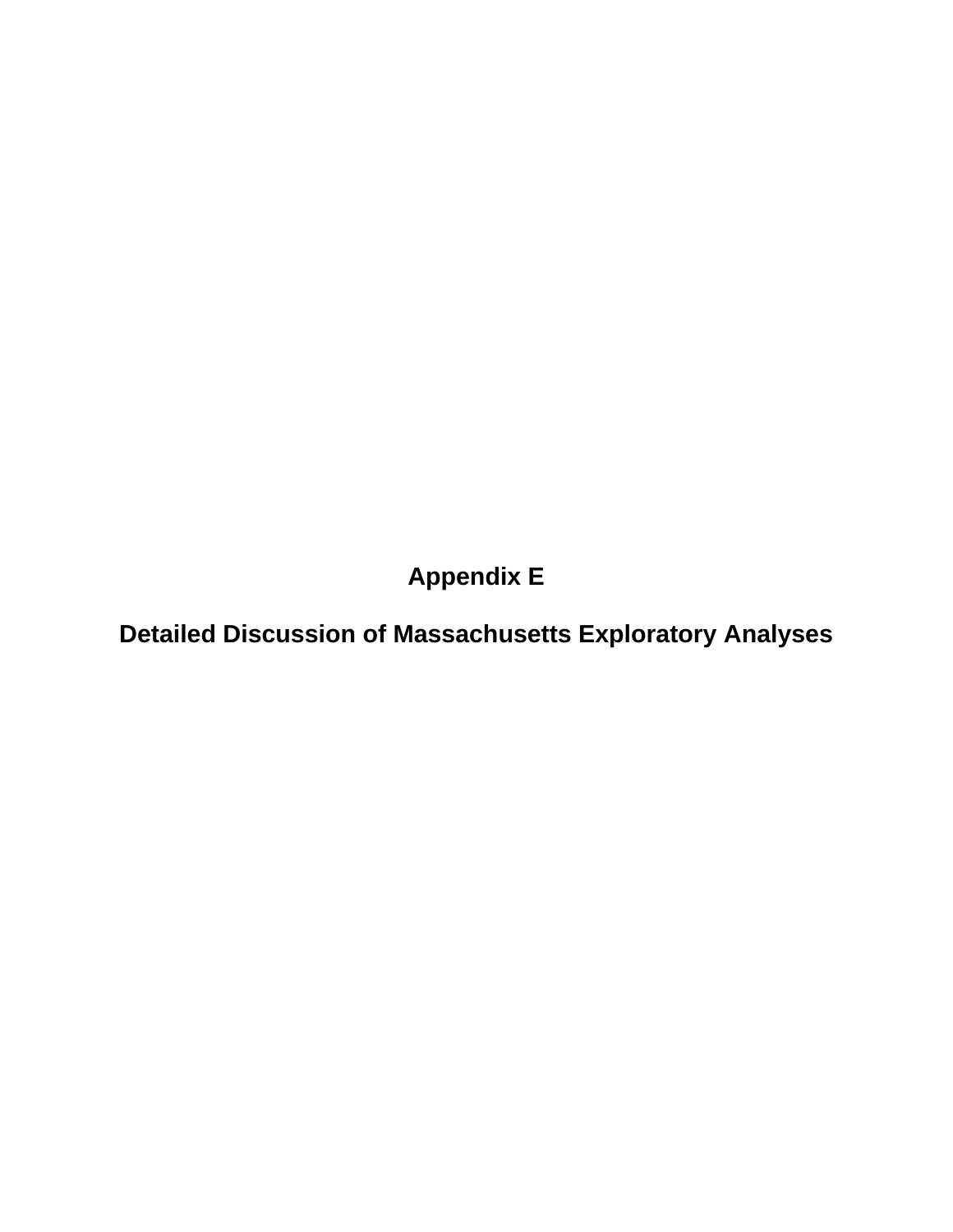## **E. Relationship between Local Blood Lead Data and Explanatory Variables**

## **E.1 Analyses of Local Blood Lead Data by Demographic Variables**

As noted above, the identical set of 43 Census variables across nine general categories were explored to determine their association with the Massachusetts surveillance data.

#### E.1.1 Income Variables

Initial results from exploring and modeling the income-related variables are presented in Figures/Tables B1 to B9. Highlights from the analysis of each exploratory variable are listed below.

*Median Family Income* – Similar relationships between GM blood lead and Median Family Income are seen across the three time periods, with GMs decreasing as Median Family Income increases. Blood lead levels decline slightly between each consecutive time periods. The distribution of Median Family Income is stable across the three time periods. Median Family Income is significant in Models 1 to 5. The findings for Massachusetts were very similar to those seen in the national data.

*Median Household Income* – Similar relationships between GM blood lead and Median Household Income are seen across the three time periods, with GMs decreasing as Median Household Income increases. Blood lead levels decline steadily across the three periods. Median Household Income is stable across the three time periods. Median Household Income is significant in Models 1 to 5.

*Median Per Capita Income* – Consistent relationships between GM blood lead and Median Per Capita Income are seen across the four time periods, with GMs decreasing as Median Per Capita Income decreases. The distribution of Median Per Capita Income shows a very slight increase across the three periods, about 0.1 percent from the 2000-2002 period to the 2005-2006 period. Median Per Capita Income is significant in Models 1 to 5.

*Percent Units with No Household Earnings* – Consistent relationships between GM blood lead and Percent of Units with No Household Earnings are seen across the three time periods, with GMs increasing as percent of units with no household earnings increases. Mean and median Percent of Units with No Household Earnings do not change across the three time periods. Percent of Units with No Household Earnings is significant in Models 1 to 5.

*Percent Units with No Household Wage* – This variable performs similarly to the previous one. Consistent relationships between GM blood lead and Percent of Units with No Household Wages are seen across the three time periods, with GMs increasing as the percentage increases. Mean and median Percent of Units with No Household Wages is stable across the three time periods. Percent of Units with No Household Wages is significant in Models 1 to 5.

*Percent Households on Public Assistance* – Consistent relationships between GM blood lead and Percent of Households on Public Assistance are seen across the three time periods, with GMs increasing as Percent of Households on Public Assistance increases. Mean and median Percent of Households on Public Assistance are stable across the three periods. Percent of Households on Public Assistance is significant in Models 1 to 5.

*Percent Households Below Poverty Line* – Consistent relationships between GM blood lead and Percent of Households Below the Poverty Line are seen across the three time periods, with GMs increasing as Percent of Households Below the Poverty Line increases. Mean and median Percent of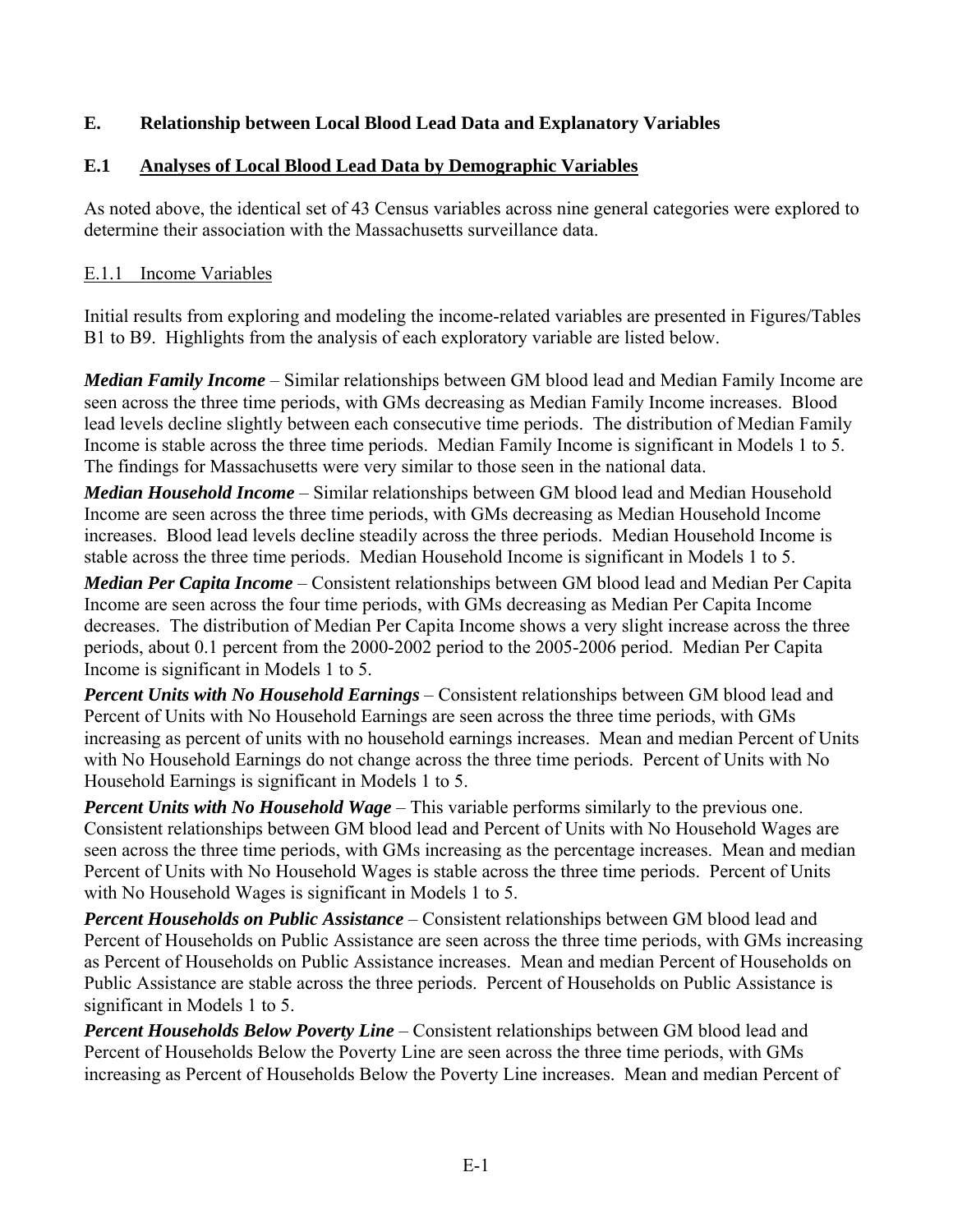Households Below the Poverty Line are stable across the three periods. Percent of Households Below the Poverty Line is significant in Models 1 to 5.

*Percent Units with Family Income Below Poverty Line* – Consistent relationships between GM blood lead and Percent of Units with Family Income Below the Poverty Line are seen across the three time periods, with GMs increasing gradually as percentage of units increases. Mean and median Percent of Units with Family Income Below the Poverty Line are stable across the three periods. Percent of Units with Family Income Below the Poverty Line is significant in Models 1 to 5.

*Percent Units Spending Less than Five Years in Poverty* – Consistent relationships between GM blood lead and Percent of Units Spending Less than Five Years in Poverty are seen across the three time periods, with GMs increasing as percent of units increases. Mean and median Percent of Units Spending Less than Five Years in Poverty do not change across the three periods, although the latter two periods have a significantly higher maximum value (17.3 vs. 12.7 percent). Percent of Units Spending Less than Five Years in Poverty is significant in Models 1 to 3 and 5, but failed to converge in Model 4.

Across these nine variables, very few differences were evident from the exploratory analyses. In all cases, each of the three time periods had similar distributions and similar relationships with predicted GM blood lead levels. Of the nine variables in the Income category, 8 were significant for Models 1 through 5, with only Model 6 (proportion of children with blood lead levels over 25 μg/dL) failing to converge. As seen in Table 4-2, the variable Median Household Income provided the best fit in Models 1 to 4, while Percent Units with No Household Wage provided the best fit for Model 5.

### E.1.2 Race Variables

Results from the eight race variables explored are presented in Figures/Tables B10 to B17, with highlights listed below.

*Percent American Indian and Alaskan Native Alone* – As expected, most Census tracts in Massachusetts have very low percentages of American Indian and Alaskan Natives, with the 90<sup>th</sup> percentile being 0.5 percent even lower than the 1.2 percent nationally. The three time periods display similar relationships between blood lead levels and percent American Indian and Alaskan Native, as blood lead levels increase as Percent American Indian increases. The mean percent of American Indian and Alaskan Native is steady across the three time periods at 0.19 percent. Percent of American Indian and Alaskan Native is a significant predictor of the outcome measure in Models 1 to 5.

*Percent Asian Alone* – The relationship between GM blood lead and percent Asian appears to be changing slightly across the three time periods. While the relationship between GM blood levels and Percent Asian was nearly flat with just a slight negative slope, in each the two successive time periods the slopes are more negative. This indicates that in more recent years lower blood lead levels are associated with Census tracts with higher percentages of Asian people. The distribution of Percent Asian is stable across the three time periods. Percent Asian is significant in Models 1 to 3, but not in Model 5, while Model 4 failed to converge.

*Percent Black Alone* – Percent Black Alone in each Census tract ranges from 0 to 91 percent. Consistent relationships between GM blood lead and Percent Black are seen across the three time periods, with GMs increasing as Percent Black increases. Mean and median Percent Black are stable across the three periods. Percent Black is a significant predictor of the outcome variable in Models 1 to 5.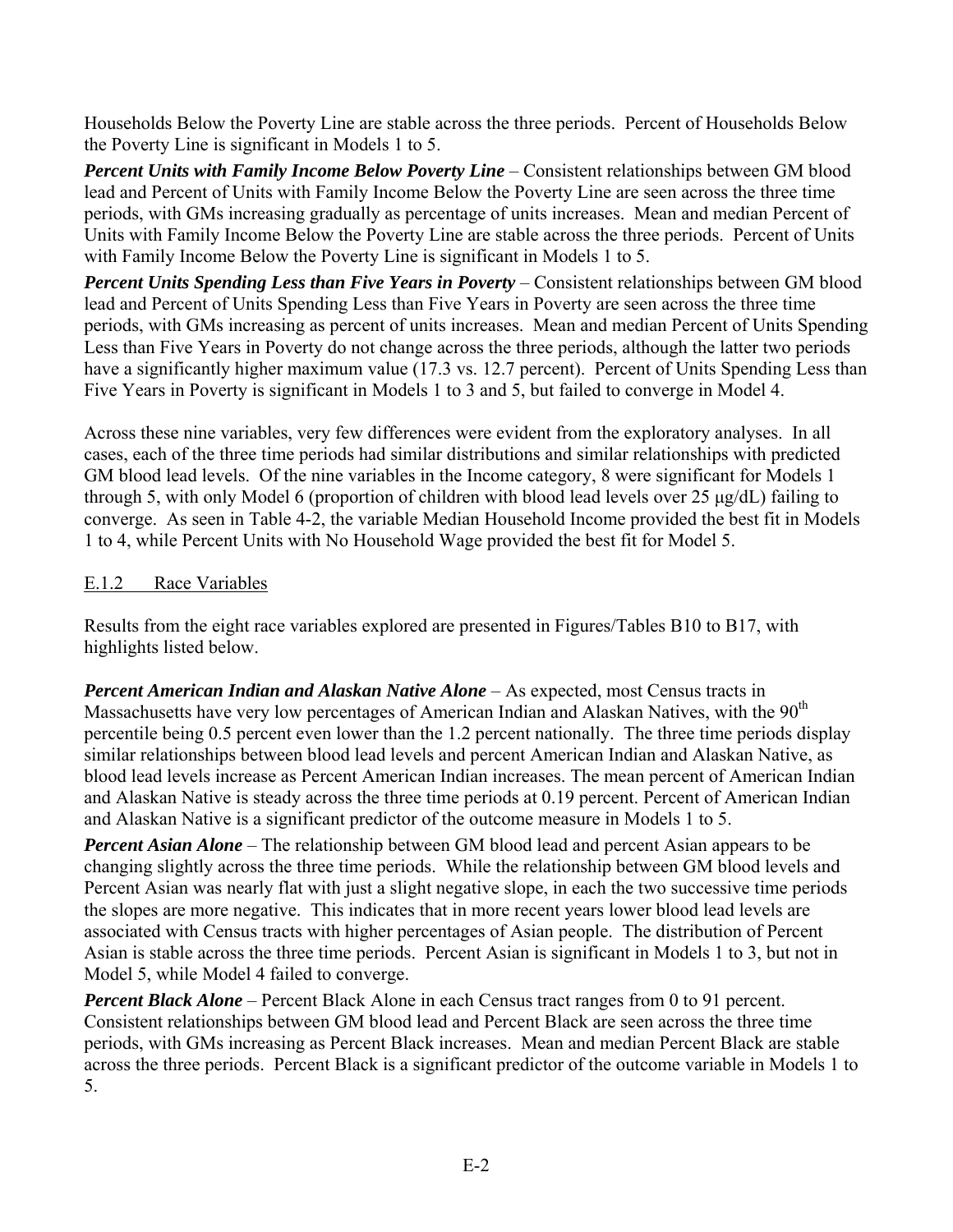*Percent White Alone* – The distribution of Percent White is also wide-ranging with Census tracts containing 0.1 to 100 Percent White. The relationship between GM blood lead and Percent White is consistent across the three time periods, with GMs declining gradually as Percent White increases. The distribution of Percent White is stable across the three time periods, as mean and median Percent White stay about the same. Percent White is a significant predictor of the outcome variable in Models 1 to 5.

*Percent Native Hawaiian and Other Pacific Islander Alone* – Very few Native Hawaiians live in Massachusetts as evidenced by a 90<sup>th</sup> percentile of Percent Native Hawaiian of 0.0 percent. The distribution of Percent Native Hawaiian is stable across the three time periods with a mean of 0.02 percent for each period. The relationship between GM blood lead levels and Percent Native Hawaiian is consistently flat across the three time periods. Percent Native Hawaiian is not significant in Models 1 to 5.

*Percent Other Race Alone* – The relationship between Percent Other Race Alone and GM blood lead levels in Massachusetts is opposite of the national trend. GM blood lead levels increase steadily as percent Other Race increases across all three time periods; however, the increase appears slightly steeper in the 2000-2002 time period. Mean and median percent Other Race remain fairly stable across time periods, with an average mean percentage of 0.75 across the time periods. Percent Other Race is significant in Models 1 to 5.

*Percent Multiple Races* – Predicted GM blood lead levels consistently increase as Percent Multiple Races increases across the three time periods, although the 2000-2002 period again has a slightly more positive slope. Mean and median Percent Multiple Races are stable across the three periods. Percent Multiple Races is significant in Models 1 to 5.

*Percent Hispanic* – Predicted GM blood lead levels generally increase gradually as Percent Hispanic increases, however the 2000-2002 time period had a slightly less positive slope. Mean and median Percent Hispanic are stable across the three time periods. Percent Hispanic is significant in Models 1 to 5.

Similar to the national data, in the Massachusetts data the eight race variables were not as consistently predictive of blood lead levels as the income variables; however six of the eight variables were significant predictors in the five models that consistently converged – Models 1 to 5. The only two variables that yielded different results were Percent Asian and Percent Native Hawaiian. The race composition of the Census tracts included in each of the three time periods was consistent across the periods.

Two different variables provided best-fitting models as seen in Table 4-2. Percent Multiple Races provided the best fit for Models 1, 2, 3, and 4; and Percent Native Hawaiian provided the best fit for Model 5 (proportion of children with blood lead levels above 15 μg/dL), although it was not a significant predictor in that model. Percent Asian provided the second best fit in Model 5, but it also was not significant.

#### E.1.3 Housing Cost Variables

Two variables related to housing costs in Massachusetts, Median Rent and Housing Value, were analyzed to explore their relationships with children's blood lead levels. Figure/Table B19 and B20 contain the exploratory results from these two variables.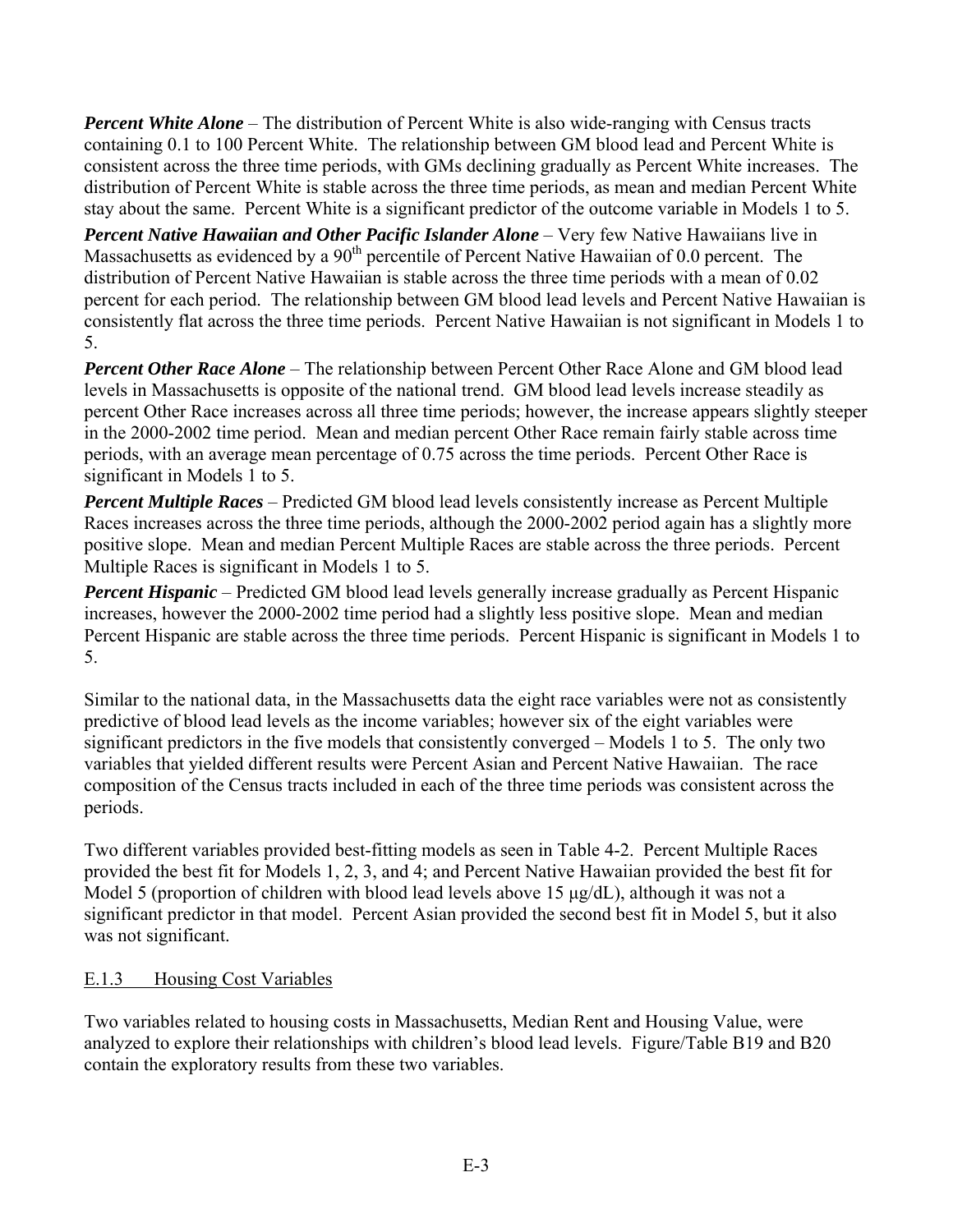*Median Rent* – Predicted GM blood lead levels decline sharply as Median Rent increases across all three time periods, with similar slopes. The distribution of Median Rent is quite stable across the three time periods, as the means are within \$1 of each other and medians are all \$619. Median Rent is significant in Models 1 to 5.

*Housing Value* – Predicted GM blood lead levels consistently decline as Housing Value increases across all three time periods, although the slopes are not as steep as with Median Rent. Mean Housing Value in each time period is around \$204,000 while median Housing Value is about \$172,000 in each time period. Housing Value is significant in Models 1 to 5.

As in the national model, Median Rent provided a better fit than Housing Value in each model, as evidenced by the log-likelihood statistics in Table 4-2**.** 

### E.1.4 Occupancy Variables

Figure/Table B18 contains results of exploring Percent of Rental Units and Figure/Table B21 contains results of exploring Percent of Vacant Units.

*Percent Rented Units* – Consistent relationships between GM blood lead and Percent Rented Units are seen across the three time periods, with GMs increasing gradually as Percent Rented Units increases. The distribution of Percent Rented Units is stable across time periods, with means of about 39.6 percent and medians about 34.8 percent. Percent Rented Units is significant in Models 1 to 5.

*Percent Vacant Units* – The relationship between predicted GM blood lead and percent Vacant Units is similar across the three time periods, with blood lead levels increasing as percentage increases. The 2000-2002 time period has a more positive slope than the other two periods. The distribution of Percent Vacant Units is stable across the time periods, with means of about 5.35 percent and medians at 3.2 percent. Identical to the modeling results for Percent Rented Units, Percent Vacant Units is significant in Models 1 to 5.

The log-likelihood statistics in Table 4-2 indicate that Percent Rented Units provided a better model fit for Models 1 through 4. Model 5 was the exception in which Percent Vacant Units provided a better fit. This is counter to the national models, in which Percent Vacant Units achieved the better fit in all but one model.

#### E.1.5 Single Parent Status Variable

Exploratory analysis results are contained in Figure/Table B22.

*Percent Single Parent Households* – Predicted GM blood lead levels increase as Percent Single Parent Households increases across the three time periods. The distribution of Percent Single Parent Households is nearly identical across the three time periods. Percent Single Parent Households is significant in Models 1 to 5. For comparison, the fit of Models 1 to 3 evaluating Percent Single Parent Households is better than any models from the previous two variable categories.

## E.1.6 Housing Age Variables

The results of the 12 variables explored are contained in Figure/Tables B23 to B34.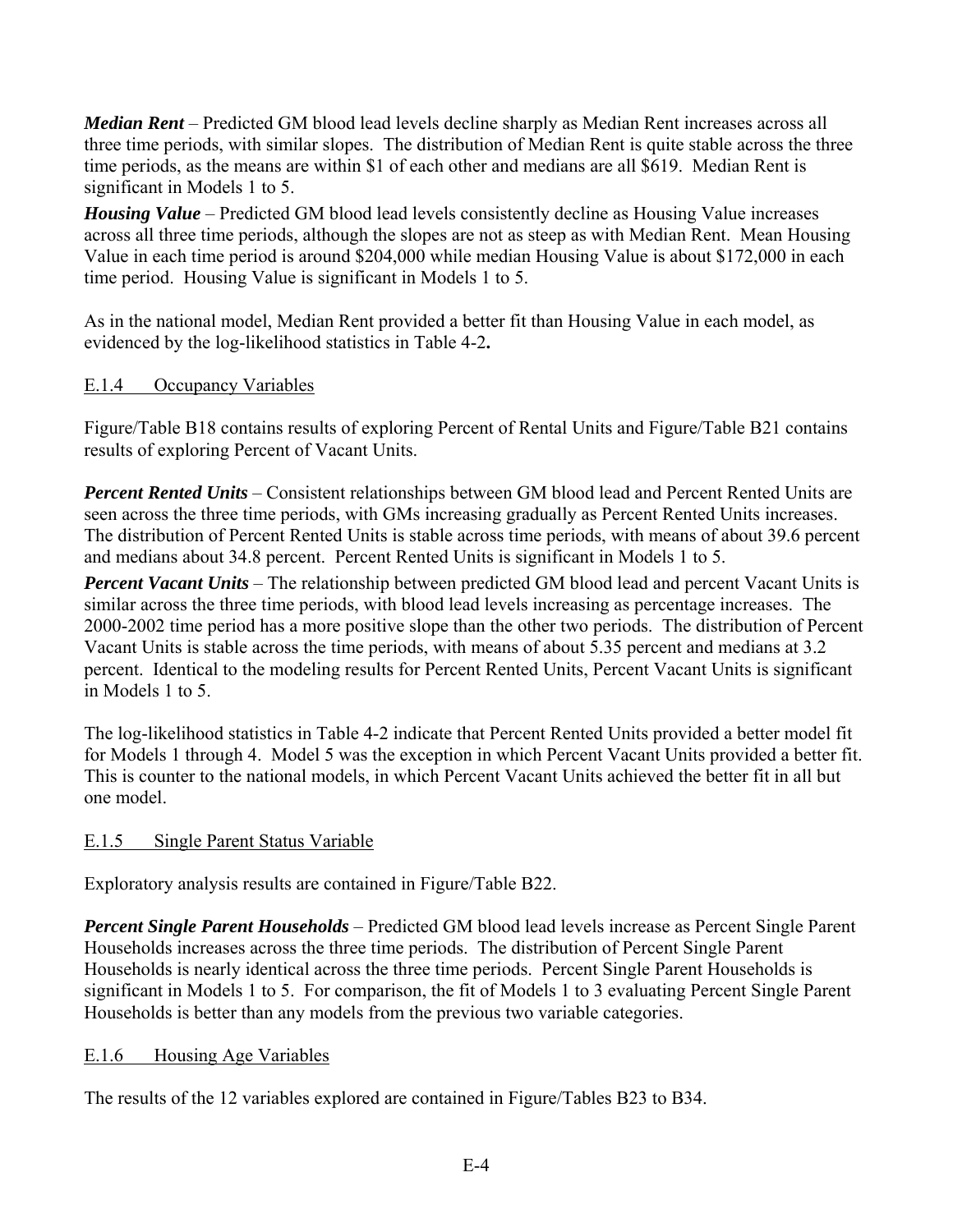*Median Year Built* – Note that the minimum Year Built is 1939. According to the histogram in Figure B23, this category accounts for the average Median Year Built in over 30 percent of all Census tracts. Consistent relationships between GM blood lead and Median Year Built are seen across the three time periods with blood lead levels declining as age of housing increases, although it appears that the 2000- 2002 period has a slightly steeper slope. The distribution of Median Year Built is identical across the three periods. Median Year Built is significant in all models.

*Median Year Occupied Units were Built* – The results for Median Year Occupied Units were Built is very similar to those observed for Median Year Built. Consistent relationships between predicted GM blood lead and Median Year Occupied Units were Built are seen across the three time periods with blood lead levels declining as age of housing increases, although it appears that the 2000-2002 period has a slightly steeper slope. The distribution of Median Year Occupied Units were Built across the three time periods are nearly identical. Median Year Occupied Units were Built is significant in Models 1 to 5.

*Percent Units Built Before 1940* – Consistent relationships between GM blood lead and Percent Units Built Before 1940 are seen across the three time periods with blood lead levels increasing as the percentage increases, although it appears that the 2000-2002 period increases at a slightly faster rate. The distribution of Percent Units Built Before 1940 across the three time periods are nearly identical. Percent Units Built Before 1940 is significant in Models 1 to 5.

*Percent Units Built Before 1950* – Similar results are seen with this variable as with Percent Units Built Before 1940. Consistent relationships between GM blood lead and Percent Units Built Before 1950 are seen across the three time periods with blood lead levels increasing as the percentage increases, although it appears that the 2000-2002 period increases at a slightly faster rate. The distributions of Percent Units Built Before 1950 across the three time periods are nearly identical. Percent Units Built Before 1950 is significant in Models 1 to 5.

*Percent Units Built Before 1960* – Similar results are seen with this variable as with the previous two (percent of units built before 1940 and 1950). Percent Units Built Before 1960 also is significant in Models 1 to 5.

*Percent Units Built Before 1970* – Again, these results are very similar to the other Percent Units Built Before variables. Each time period has a consistently positive relationship between blood lead levels and percent built before 1970, although the intercepts are slightly lower. The distributions of Percent Units Built Before 1970 are stable across the three time periods. Percent Units Built Before 1970 is significant in Models 1 to 5.

*Percent Units Built Before 1980* – Results are nearly identical to those for Percent Units Built Before 1970. Percent Units Built Before 1970 is significant in Models 1 to 5.

*Percent Occupied Units Built Before 1940* – The results of the exploratory analyses on this variable are very similar to those seen from the Percent Units Built Before 1940 variable, and most of the other Percent Units Built Before variables. Percent Occupied Units Built Before 1940 is significant in all models.

*Percent Occupied Units Built Before 1950* – Similar results. Percent Occupied Units Built Before 1950 is significant in all models.

*Percent Occupied Units Built Before 1960* – Similar results. Percent Occupied Units Built Before 1960 is significant in all models.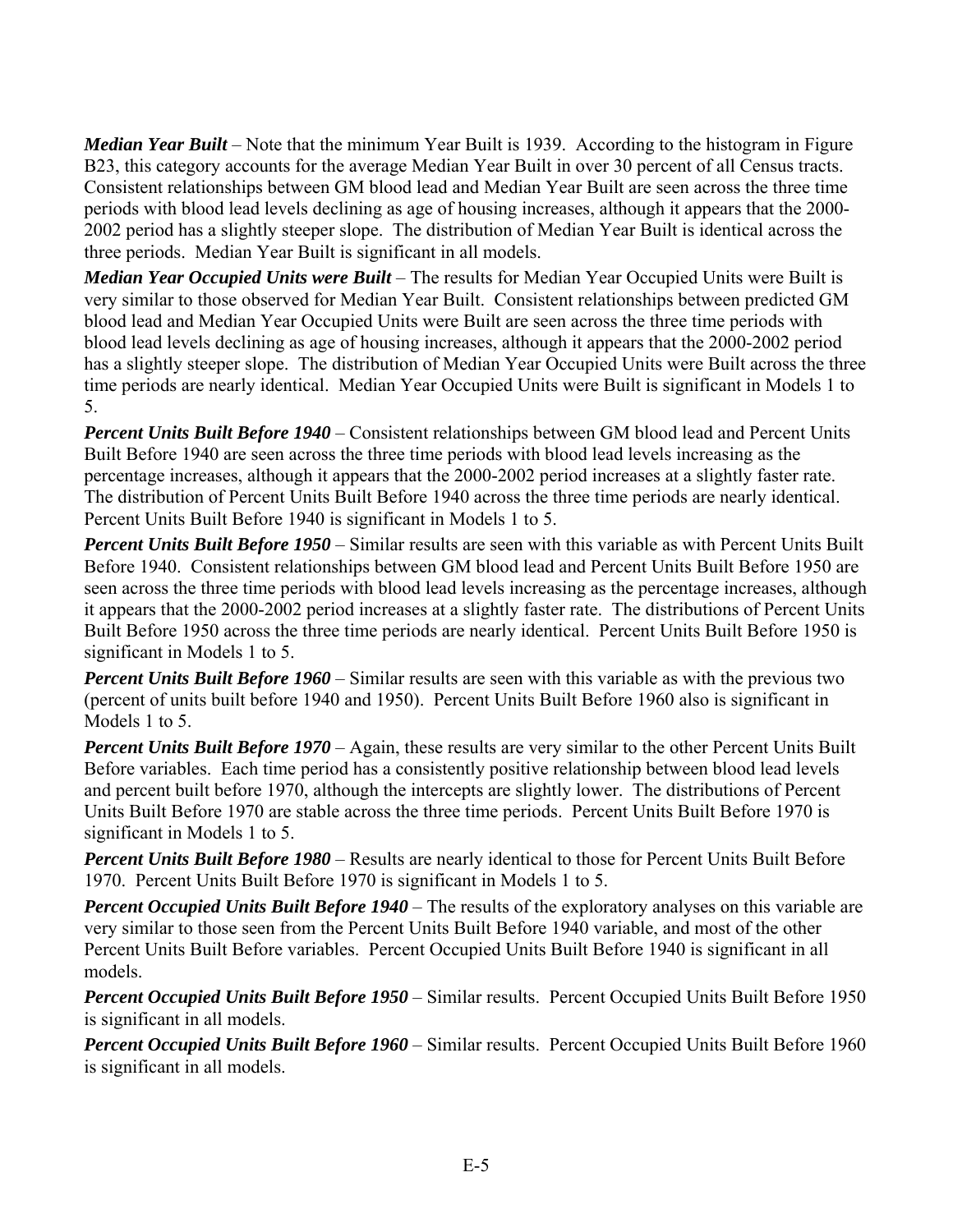*Percent Occupied Units Built Before 1970* – Similar results. Percent Occupied Units Built Before 1970 is significant in all models.

*Percent Occupied Units Built Before 1980* – Similar results. Percent Occupied Units Built Before 1980 is significant in all models.

As with the national county-level data set, the exploratory results of all 10 of the percentage variables in the Census-tract level Massachusetts data appeared to be quite similar. Whether percent of all housing units or percent of occupied units was used did not seem to make a difference in the results. Similarly, the cutoff year used also did not seem to impact results. Three different percentage variables were among the best-fitting models. As seen in Table 4-2, Percent Units Built Before 1940 provided the best fit for Models 1, 2, and 3. Percent Occupied Units Built Before 1940 provided the best fit for Model 4, although Percent Units Built Before 1940 had a nearly identical log-likelihood statistic. Percent Occupied Units Built Before 1980 provided the best fit for Model 5, whose outcome measure is proportion of children with blood lead levels of 15 μg/dL or greater.

### E.1.7 Children's Age Variables

Figures/Tables B35 and B36 contain the exploratory results for percentage and number of residents less than six years old, respectively.

*Percent Less Than 6 Years of Age* – During the 2000-2002 time period, it appears that slightly lower GM blood lead levels are associated with higher percentages of children less than six years old. For the other two time periods, the relationship between predicted GM blood lead level and Percent Less Than 6 is flat. The distributions of Percent Less Than 6 are stable across the three time periods. Percent Less Than 6 Years of Age is not significant in Models 1 to 3 and 5, while Model 4 failed to converge.

*Number Less Than 6 Years of Age* – Consistent relationships between GM blood lead and Number Less Than 6 Years of Age are seen across the three time periods with blood lead levels decreasing as the percentage increases, although it appears that the 2000-2002 period decreases at a slightly faster rate. Mean and median Number Less Than 6 Years of Age are fairly stable across the three time periods. Number Less Than 6 Years of Age is significant in Models 1 to 4, while Model 5 failed to converge.

As reported in Table 4-2, the Number Less Than 6 Years of Age variable provided the better fit for Models 1 to 4, while Percent Less Than 6 Years of Age provided the better fit for Model 5, although this is because the model with Number Less Than 6 Years of Age did not converge.

#### E.1.8 Education Level Variables

Four variables were constructed and analyzed related to education level. Results are detailed in Figures/Tables B37 to B40.

*Percent Residents with Less Than 9<sup>th</sup> Grade Education* – Consistent relationships between predicted GM blood lead and Percent Residents with Less Than 9<sup>th</sup> Grade Education are seen across the three time periods with blood lead levels increasing as the percentage increases. The distribution of Percent Residents with Less Than  $9<sup>th</sup>$  Grade Education is stable across the three periods. Percent Residents with Less Than 9<sup>th</sup> Grade Education is significant in all models.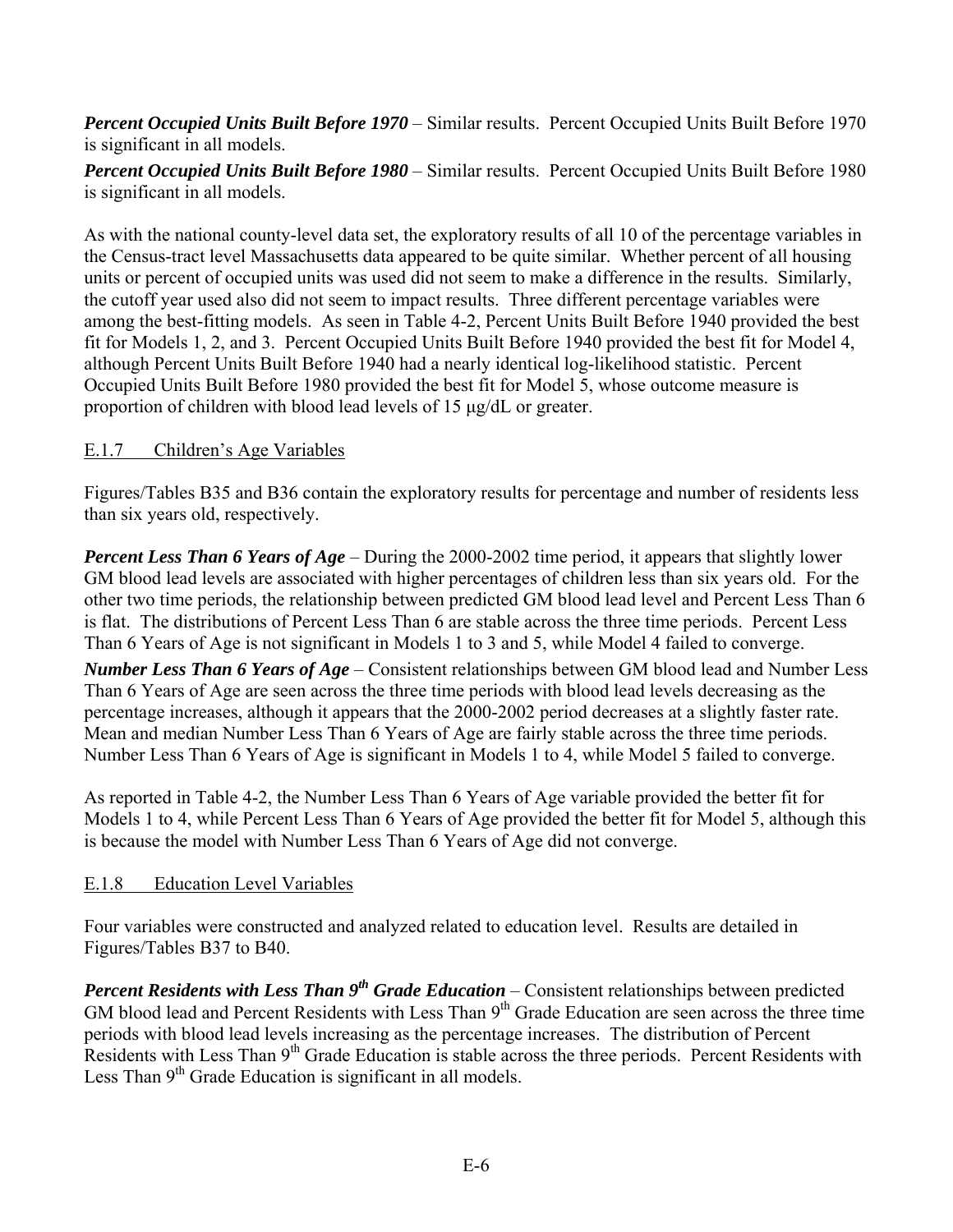*Percent Residents Without a High School Degree* – The exploratory results on this variable are similar to those for the less than 9<sup>th</sup> Grade variable. Consistent relationships between GM blood lead and Percent Residents Without a High School Degree are seen across the four time periods with blood lead levels increasing as the percentage increases. The distribution of Percent Residents Without a High School Degree is stable across the three periods. Percent Residents Without a High School Degree is significant in Models 1 to 5.

*Percent Residents Without College Education* – Consistent relationships between GM blood lead and Percent Residents Without College Education are seen across the three time periods with blood lead levels increasing as the percentage increases. Mean and median Percent Residents Without College Education change only slightly across the three periods. Percent Residents Without College Education is significant in Models 1 to 5.

*Percent Residents Without College Degree* – Similar results were obtained for this variable. The relationship between predicted blood lead levels and Percent Without College Degree is consistent across time, with higher lead levels associated with higher percentages. The distribution of Percent Residents Without a High School Degree is stable across the three periods. Percent Residents Without College Degree is significant in all models.

Very similar exploratory results were seen across these four variables focusing on parents' education level. In general, higher lead levels are associated with less education. Also, the percentage of residents included in the analyses without various education levels increases slightly across the four time periods. Table 4-2 reports that Percent Residents Without College Education provides the best model fits for Models 1 and 2, which model GM blood lead levels. Percent Residents without a High School Degree provided the best fit for Model 3. Percent Residents with Less Than 9<sup>th</sup> Grade Education provided the best fit for Models 4 and 5.

## E.1.9 Population Variables

The detailed results of the exploratory analyses on the three variables related to population are included in Figures/Tables B41 to B43.

*Total Housing Units* – The relationship between predicted GM blood lead and Total Housing Units is mostly consistent across the three time periods with predicted blood lead levels decreasing slightly as number of housing units per Census tract increases. The relationship appears to be flattening slightly with each successive time period. The distribution of Total Housing Units within each Census tract is similar for each time period. Total Housing Units is significant in all models.

*Total Population* – The results for Total Population are very similar to Total Housing Units. The relationship between predicted GM blood lead and Total Population decreases slightly as number of housing units per Census tract increases, with the relationship flattening slightly with each successive time period. The distribution of Total Population within each Census tract is similar for each time period. Total Population is significant in Models 1 to 4, but Model 5 did not converge.

*Housing Density* – In each time period, predicted GM blood lead levels increase as housing density increases; however, it appears that the relationship flattens slightly with each successive time period. The distribution of Housing Density within each Census tract is similar for each time period. Housing Density is significant in all models.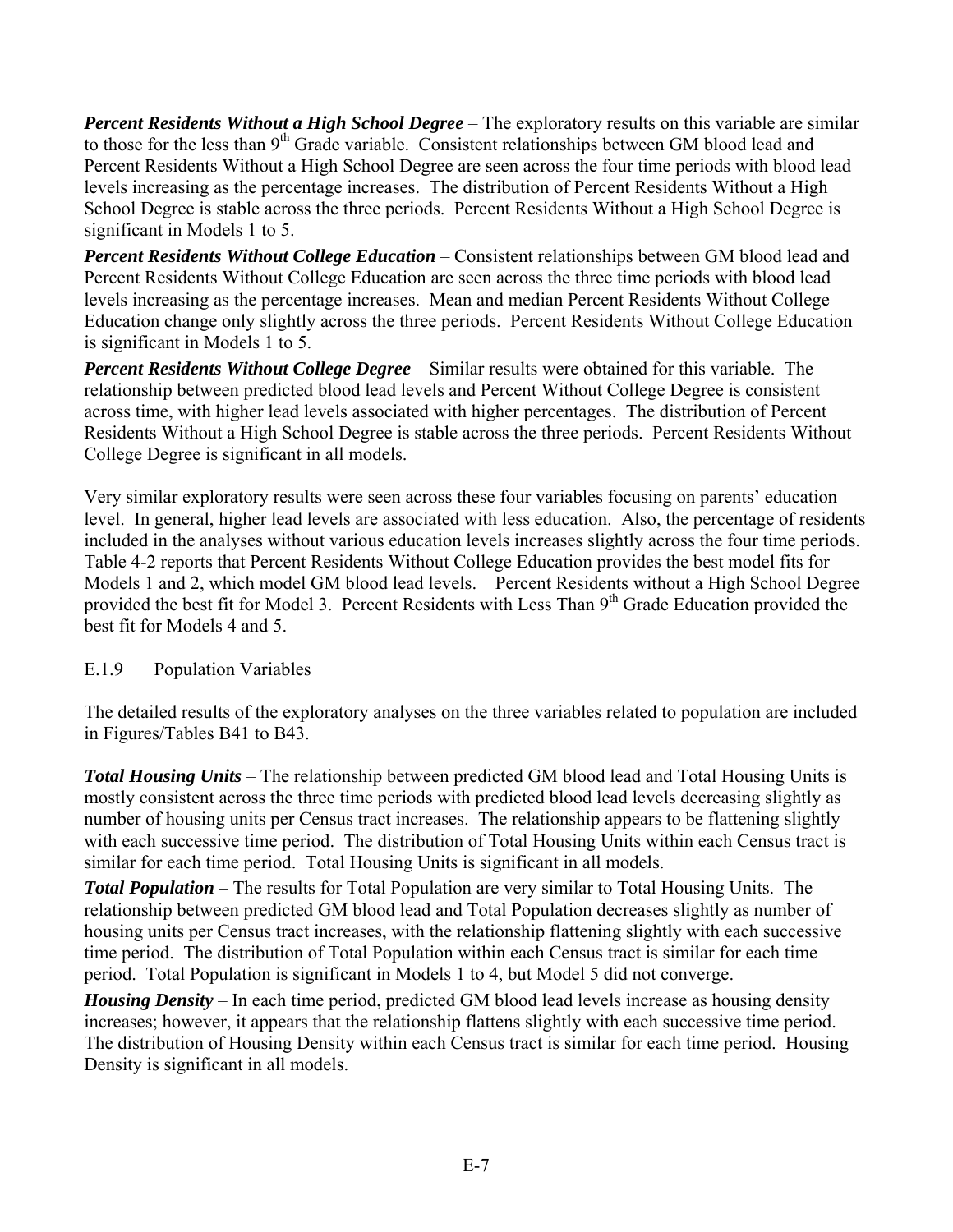Among the population variables, Total Population provided the best model fit for Models 1 to 4. For Model 5, that did not converge for Total Population, Total Housing Units provided the better fit.

# **E.2 Analyses of Local Blood Lead Data by Environmental Variables**

Environmental data acquired for this project will include air and groundwater monitoring data aggregated at the county level for the low resolution model and at higher resolutions when possible for the MA analyses. In cases where the data are available for a limited number of air-monitoring stations or drinking water samples available for the region(s) being investigated, geo-spatial modeling techniques might be used as appropriate to develop predictions across the entire region. Existence of industrial sources of lead within each county as indicated by the toxics release inventory will also be included as an environmental data source. Currently, impacts of three air lead-related variables have been analyzed for their impacts on children's blood lead levels in Massachusetts. Additionally, twelve variables were generated from Toxics Release Inventory (TRI) data and analyzed in conjunction with Massachusetts childhood lead data.

## E.2.1 Air Lead Variables

The variable Air Dispersion (ASPEN) Model captures the output from the ASPEN model for each Massachusetts Census tract investigated. Exploratory results are presented in Figure/Table B44. The Air Exposure (HAPEM5) Model variable captures the predicted exposure data from the HAPEM5 model. Results are presented in Figure/Table B45. The third air lead variable considered, Air Hazard Quotient (HQ), is derived from the 1999 National Scale Air Toxics Assessment data. This variable represents lifetime exposure for children at the centroids of each Census tract. Lifetime exposure is calculated based on considering annual exposures and yearly activity patterns. Results from the Air Hazard Quotient variable are in Figure/Table B46.

*Air Dispersion (ASPEN) Model* – Consistent relationships between predicted GM blood lead levels and Air Dispersion Model levels are seen across the three time periods, generally with higher air lead levels associated with slightly lower blood lead levels. The distribution of the Air Dispersion Model across the three time periods is identical. Air Dispersion Model was not significant in any models.

*Air Exposure (HAPEM5) Model* – The Air Exposure Model variable performs similarly to the Air Dispersion Model variable. Generally, higher exposure levels are associated with slightly lower predicted GM blood lead levels in each time period. The distribution of the Air Exposure Model across the three time periods is nearly identical. Air Exposure Model was not significant in any models.

*Air Hazard Quotient* – The Air Hazard Quotient also performs similarly to the other two air lead variables. Generally, higher Air Hazard Quotient is associated with slightly lower predicted GM blood lead levels in each time period, although the relationship is nearly flat. The distribution of the Air Exposure Model across the three time periods is nearly identical. Air Hazard Quotient was not significant in any models.

Table 4-2 reports that the log-likelihood ratios from the models containing the three air lead variables are very similar. Although the log-likelihoods are nearly identical across the three variables, Air Hazard Quotient had the lowest ratio in each model.

## E.2.2 Toxics Release Inventory Variables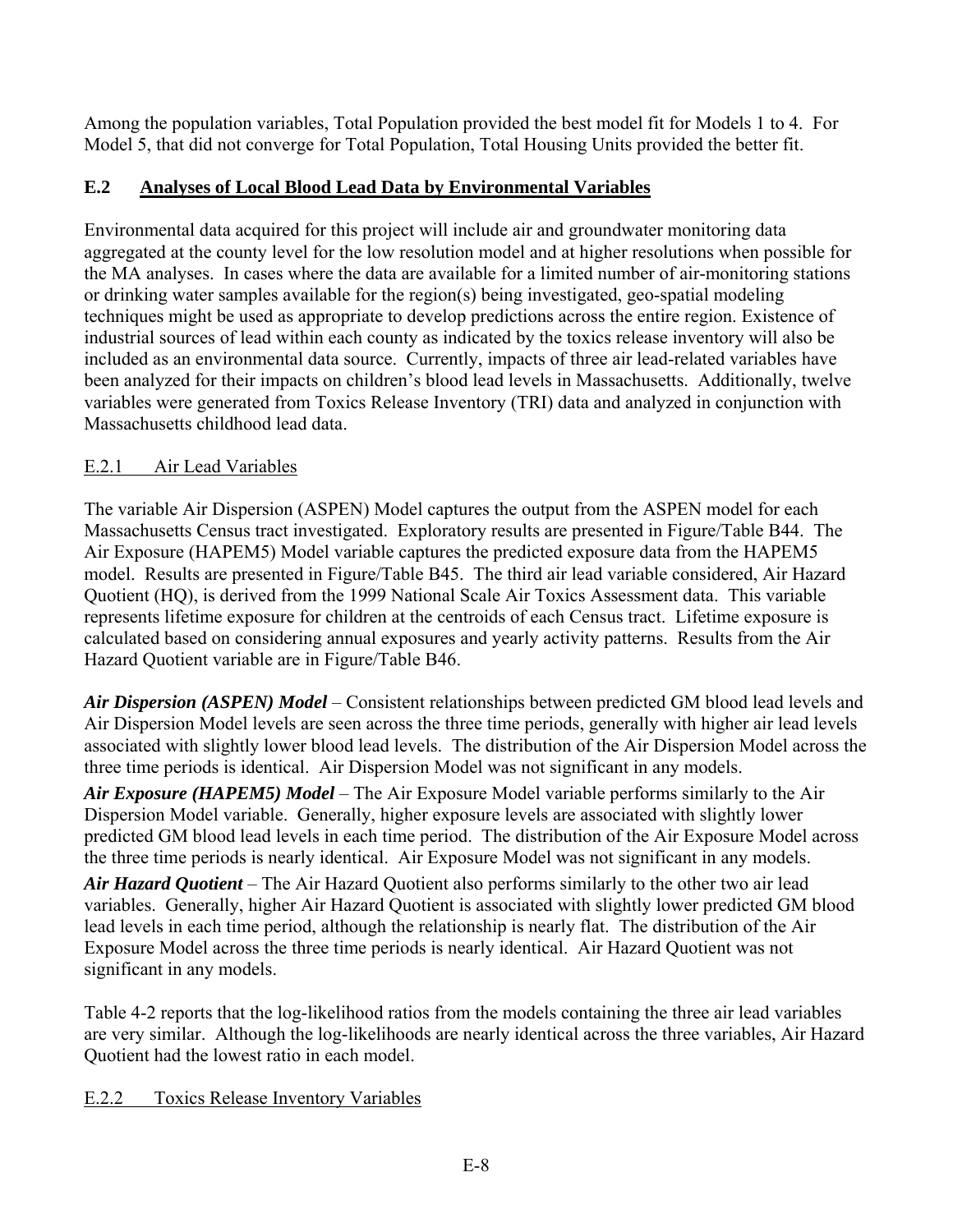EPA's Toxic Release Inventory (TRI) catalogs various sources of lead, based on information provided by industrial facilities. This data source was used to generate Census tract-level estimates within Massachusetts of the total amount of lead and/or lead-containing compounds that are released by industrial facilities into the environment via air, surface water, or underwater injection. Three types of TRI variables were utilized – total compounds, lead only, and total lead. Within each types, four pollution variables were explored – total lead in the air, lead in fugitive air, lead from smokestacks, and lead in surface water. Thus, 12 total TRI data variables were evaluated. The results from investigating the 12 TRI data variables are presented in Figures/Tables B63 to B74.

*TRI Compounds (Total Air)* – Generally, lower predicted blood lead levels are associated with higher levels of lead compounds in total air. The 2000-2002 and 2003-2004 time periods have slight negative slopes, while the 2005-2006 relationship is nearly flat. The distributions of lead compounds in total air are very similar across the three time periods, with the  $90<sup>th</sup>$  percentiles of the distributions equal to 0.00. TRI Compounds (Total Air) is significant in Model 4 and borderline significant in Model 3 (pvalue=.064), but is not significant in the other three models.

*TRI Compounds (Fugitive Air)* – The relationship between TRI Compounds in fugitive air and predicted GM blood lead levels is more consistent across the three time periods than the prior variable. Again, there is a negative relationship as lower blood lead levels are associated with higher levels of fugitive air lead. The distributions of the three time periods are nearly identical, as again the  $90<sup>th</sup>$ percentiles all equal 0.00. TRI Compounds (Fugitive Air) is significant in Models 3 and 4, but not significant in the other models, although p-values from those three models range from 0.069 to 0.11.

*TRI Compounds (Air Lead from Stacks)* – Predicted blood lead levels decline slightly as TRI Compounds (Air Lead from Stacks) increases. The 2000-2002 and 2003-2004 periods have slight negative slopes between the two variables while the 2005-2006 period appear to be flat. The distributions of the three time periods are nearly identical, as again the  $90<sup>th</sup>$  percentiles all equal 0.00. TRI Compounds (Air Lead from Stacks) is only significant for Model 4, but not in the other four models.

*TRI Compounds (Water Surface)* – The relationship between predicted GM blood lead levels and TRI Compounds (Water Surface) appears to be flat in all three time periods. The distribution of TRI Compounds (Water Surface) is identical across the three time periods, as again the 90<sup>th</sup> percentiles all equal 0.00. TRI Compounds (Water Surface) is not significant in any of the five models.

*TRI Lead Only (Total Air)* – The relationship between predicted GM blood lead levels and TRI Lead Only (Total Air) is positive as blood levels increase with air lead levels. The distribution of TRI Lead Only (Total Air) is identical across the three time periods, as again the  $90<sup>th</sup>$  percentiles all equal 0.00. TRI Lead Only (Total Air) is not significant in any of the five models.

*TRI Lead Only (Fugitive Air)* – The relationship between predicted GM blood lead levels and TRI Lead Only (Fugitive Air) is positive as blood levels increase with air lead levels in all three time periods. The distribution of TRI Lead Only (Fugitive Air) is nearly identical across the three time periods, as again the  $90<sup>th</sup>$  percentiles all equal 0.00. TRI Lead Only (Fugitive Air) is only significant at the .05 level for Model 4, while the p-values from Models 1 to 3 range from .056 to .081.

*TRI Lead Only (Air Lead from Stacks)* – The relationship between predicted GM blood lead levels and TRI Lead Only (Air Lead from Stacks) is negative over the 2000-2004 data as blood levels decrease as air lead levels increase, while the relationship is flat in the 2005-2006 data. The distribution of TRI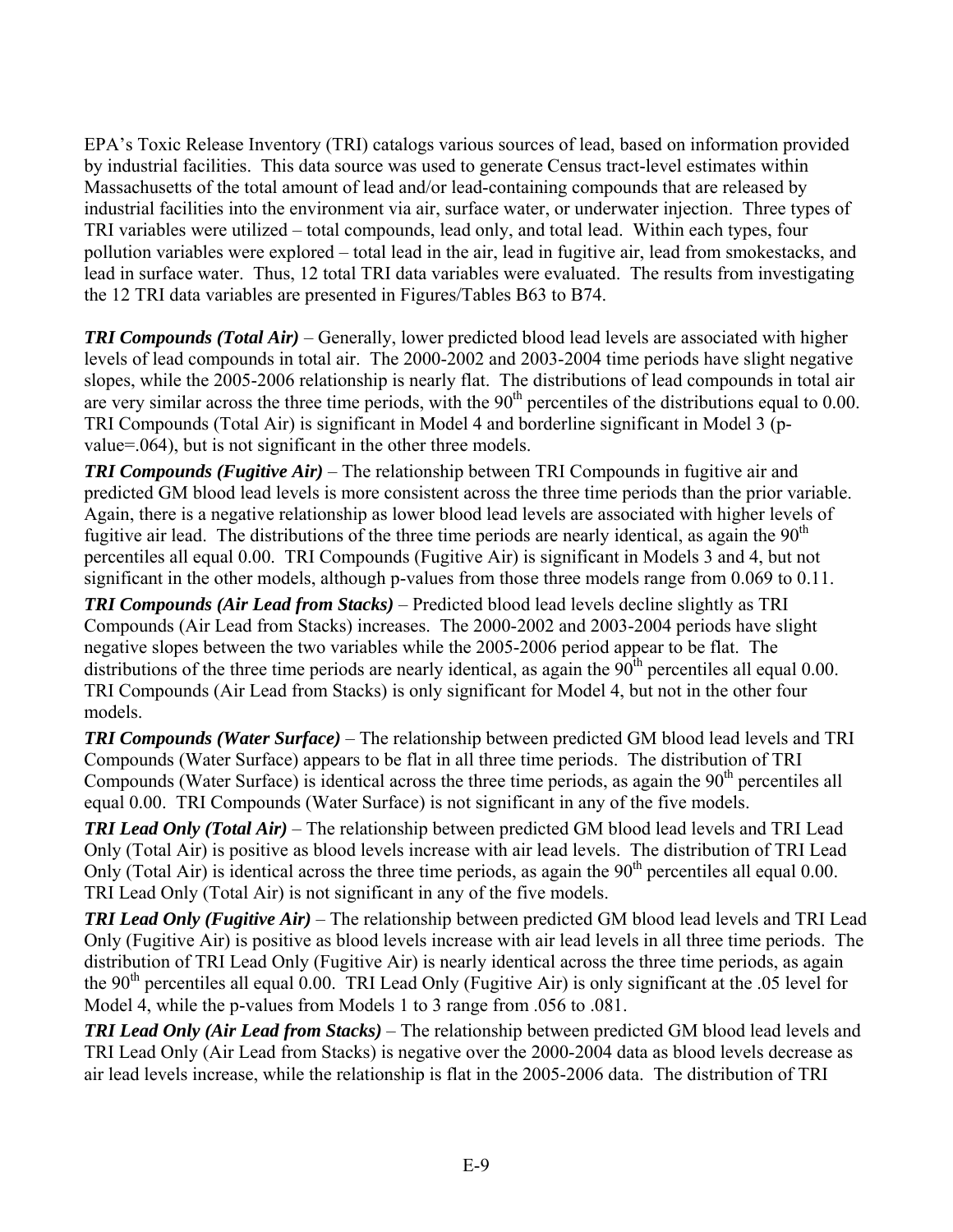Lead Only (Air Lead from Stacks) is identical across the three time periods, as again the 90<sup>th</sup> percentiles all equal 0.00. TRI Lead Only (Air Lead from Stacks) is not significant in any of the five models.

*TRI Lead Only (Water Surface)* – The relationship between predicted GM blood lead levels and TRI Lead Only (Water Surface) is positive across the three time periods with the 2000-2002 period have a slightly more positive slope than the other two period. The distribution of TRI Lead Only (Water Surface) is identical across the three time periods, as again the  $90<sup>th</sup>$  percentiles all equal 0.00. TRI Lead Only (Water Surface) is significant for Models 1 to 4, but not significant for Model 5.

*TRI Total Lead (Total Air)* – Generally, lower predicted blood lead levels are associated with higher levels of Total Lead in total air. The 2000-2002 and 2003-2004 time periods have slight negative slopes, while the 2005-2006 relationship is nearly flat. The distributions of TRI Total Lead (Total Air) are very similar across the three time periods, with the  $90<sup>th</sup>$  percentiles of the distributions equal to 0.00. TRI Total Lead (Total Air) is not significant in any of the five models.

*TRI Total Lead (Fugitive Air)* – The relationship between predicted GM blood lead levels and TRI Total Lead (Fugitive Air) is positive as blood levels increase with air lead levels in all three time periods. The distribution of TRI Total Lead (Fugitive Air) is nearly identical across the three time periods, as again the 90<sup>th</sup> percentiles all equal 0.00. TRI Total Lead (Fugitive Air) is not significant in any of the five models.

*TRI Total Lead (Air Lead from Stacks)* – The relationship between predicted GM blood lead levels and TRI Total Lead (Air Lead from Stacks) is slightly negative over the 2000-2004 data as blood levels decrease as air lead levels increase, while the relationship appears to be flat in the 2005-2006 data. The distribution of TRI Total Lead (Air Lead from Stacks) is identical across the three time periods, as again the 90<sup>th</sup> percentiles all equal 0.00. TRI Total Lead (Air Lead from Stacks) is significant in Model 4, but is not significant in any of the other four models.

*TRI Total Lead (Water Surface)* – The relationship between predicted GM blood lead levels and TRI Total Lead (Water Surface) is slightly positive across the three time periods as predicted blood lead level increases very slightly as lead in water increases. The distribution of TRI Total Lead (Water Surface) is identical across the three time periods, as again the 90<sup>th</sup> percentiles all equal 0.00. TRI Total Lead (Water Surface) is not significant in any of the five models.

Across the 12 TRI variables, the vast majority of measurements for Census tracts in Massachusetts are 0.00, over 90 percent for each variable. Of the 60 variable/model combinations, the TRI variables were only significant predictors of blood lead levels for 10 of those models. Although the log-likelihood ratios from each model are similar across the 12 variables for each model, TRI Lead Only (Water Surface) provided the best model fit for all five models.

# **E.3 Analyses of Local Blood Lead Data by Programmatic Variables**

Most of the explanatory variables being explored in this project are considered risk factors for childhood lead poisoning. It is anticipated that the level and characteristics of programmatic support from either federal, state, or local sponsors will contribute towards meaningful reductions in the prevalence of childhood lead poisoning. In the high resolution models, the various characteristics of the programs (information from housing inspections and case management services) are being explored within the statistical models.

## E.3.1 Programmatic Funding Variables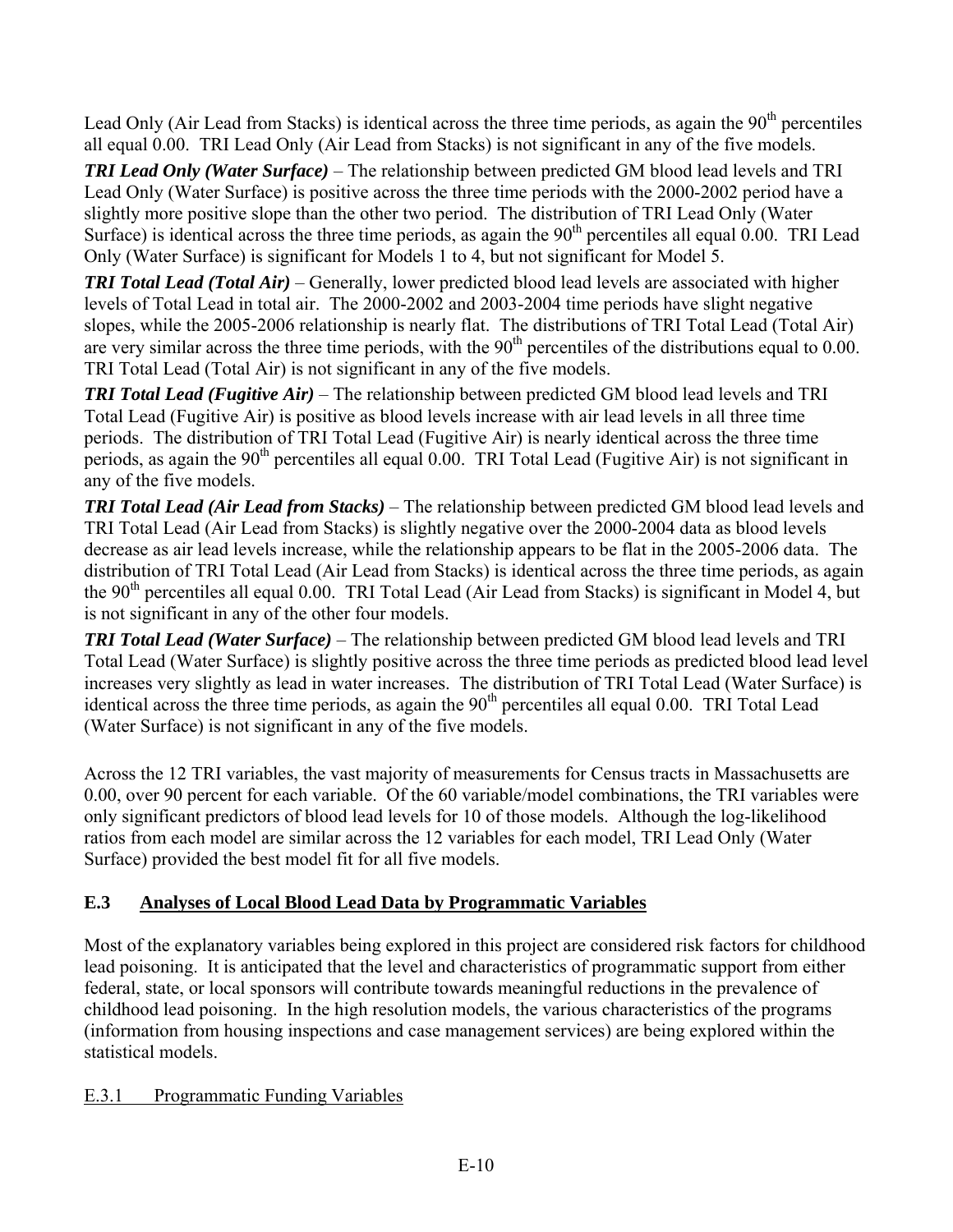For the high-resolution model in the Commonwealth of Massachusetts, information on within-state funding levels was obtained and analyzed. Within-state funding data were available down to the township level. That funding was then allocated to Census tracts in two ways. First, in the Not Standardized version, total dollars were allocated to a Census tract proportionally based on population and analyzed. These models are identified as \$ per Census Tract in each variable name. Second, in the Standardized version, the dollars allocated to each tract were divided by the number of children less than six years old and the funds per child were analyzed. These models are identified as \$ per Child in each variable name.

The HUD funding and CDC funding information was also explored with the Massachusetts data. Four variables were generated from these data and analyzed – current and cumulative funding allocated to each Census tract in Massachusetts to combat childhood lead poisoning, both Standardized by number of children per tract and Not Standardized. The state, HUD, and CDC funding data also were combined to create Total Funding variables, including both current and cumulative levels and both standardized and not standardized versions. The detailed exploratory analysis results for the 16 state, HUD, and total funding variables are presented in Figures/Tables B47 to B62. Results for each variable are discussed below.

*Current HUD Funding (\$ per Child)* – The relationship between predicted GM blood lead levels and Current HUD Funding is not consistent across the three time periods. In the earlier time periods (2000- 2002 and 2003-2004), the relationship appears to be nearly flat, with a slight negative slope in the first time period and a slight positive slope in the second time period. Meanwhile, the most current time period has a more negative slope, with lower lead levels associated with higher funding amounts. The distributions of Current HUD Funding also change across the time periods. The 2000-2002 period has higher mean and median Current HUD Funding levels than the other two periods. Current HUD Funding (Standardized) is found to be a significant predictor of GM blood lead levels only in Model 3, while it is not significant in the other four models.

*Cumulative HUD Funding (\$ per Child)* – The relationship between Cumulative HUD Funding levels and predicted GM blood lead levels is flat in each of the three time periods. The distribution of Cumulative HUD Funding levels increases over the three time periods as expected given the nature of this variable. Cumulative HUD Funding (Standardized) is significant in Models 1 to 4, it was not significant in Model 5.

*Current State Funding* (\$*per Child*) – The relationship between Current State Funding levels and predicted GM blood lead levels is consistent and positive across the three time periods, with increases in state funding associated with slightly higher blood lead levels. The distribution of Current State Funding is identical across the three time periods, as all Census tracts are included in each time period. Current State Funding (Standardized) is a significant predictor of children's blood lead levels in all models.

*Cumulative State Funding* (\$ *per Child*) – The relationship between Cumulative State Funding levels and predicted GM blood lead levels is consistent across the three time periods, with increases in state funding associated with slightly higher blood lead levels, although there appears to be a slight flattening in that relationship with each successive time period. The distribution of Cumulative State Funding increases over the three time periods as expected given the nature of this variable. Cumulative State Funding (Standardized) is a significant predictor of children's blood lead levels in all models.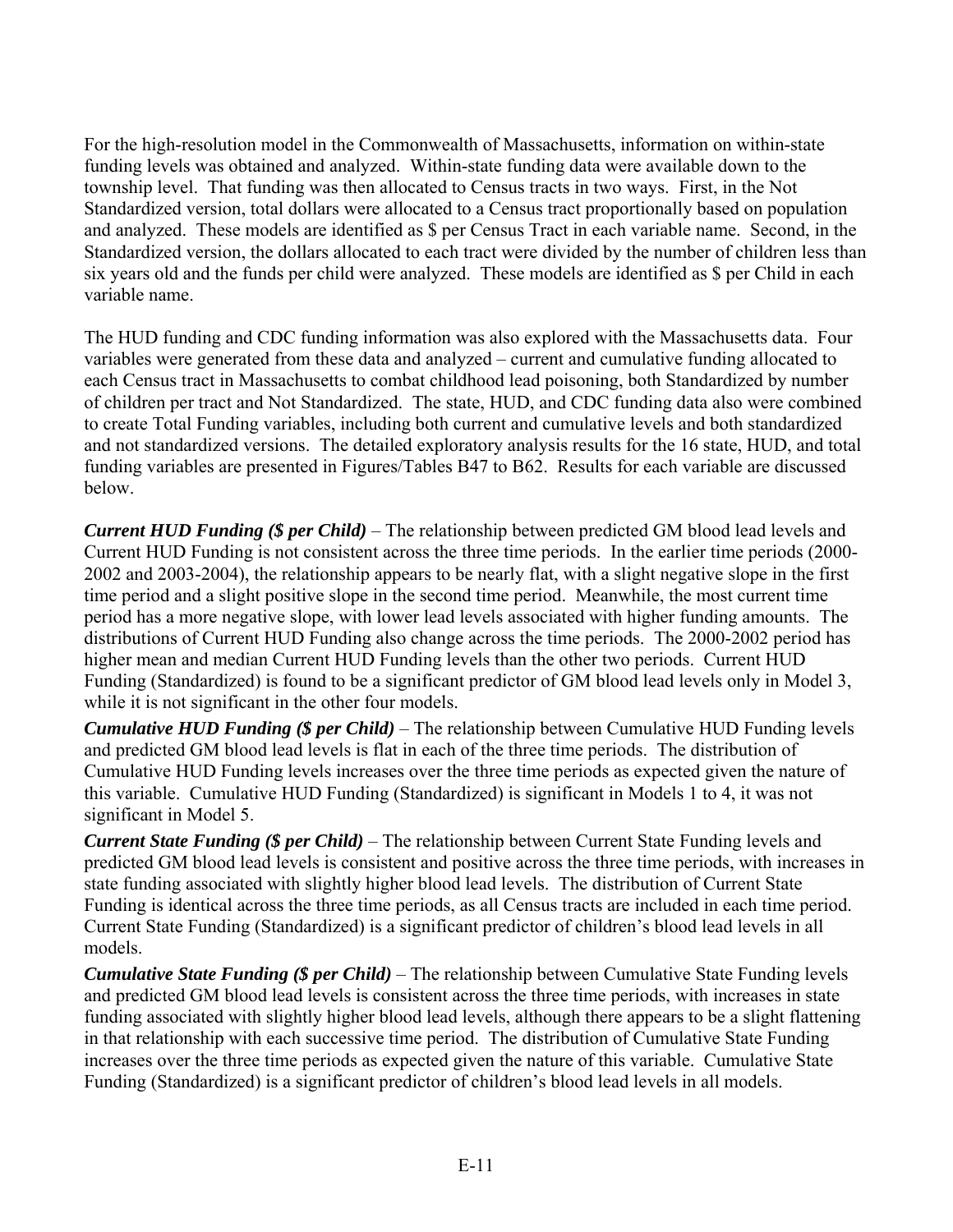*Current CDC Funding* (\$*per Child*) – The distribution of Current CDC Funding differs between the 2000-2002 time period and the other two periods. While the range of Current CDC Funding (\$ per Child) across Census tracts in Massachusetts is about \$4.50 per child in the 2000-2002 period, the range is only \$0.05 and \$0.08 in the other two periods. From Figure B51, it appears the relationship between Current CDC Funding levels and predicted GM blood lead levels is slightly positive for the 2000-2002 period; however, the relationship is unable to be determined for the other two periods. Current CDC Funding (\$ per Child) is only significant in Model 5, but is not significant in the other four models.

*Cumulative CDC Funding (\$ per Child)* – The relationship between Cumulative CDC Funding (\$ per Child) and predicted GM blood lead levels is slightly positive in the 2000-2002 time period, but appears to be nearly flat in the subsequent two periods. The distribution of Cumulative CDC Funding (\$ per Child) increases over the three time periods as expected. Cumulative CDC Funding (\$ per Child) is significant in Models 3 to 5, but not in Models 1 and 2.

*Current Total Funding (\$ per Child)* – The relationship between Current Total Funding levels and predicted GM blood lead levels is generally flat across the three time periods, although there is a slight positive slope in the middle time period. Mean and median levels of Current Total Funding (\$ per Child) across Massachusetts Census tracts decrease from the 2000-2002 period to the later two periods. Current Total Funding (\$ per Child) is significant in Models 1, 2, and 5, but Models 3 and 4 failed to converge.

*Cumulative Total Funding (\$ per Child)* – The relationship between Cumulative Total Funding (\$ per Child) levels and predicted GM blood lead levels is consistent across the three time periods, with increases in state funding associated with slightly higher blood lead levels, although there appears to be a slight flattening in that relationship in the later two time periods. The distribution of Cumulative Total Funding (\$ per Child) increases over the three time periods as expected given the nature of this variable. Cumulative Total Funding (\$ per Child) is significant in Models 1, 2, and 3, but Models 4 and 5 failed to converge.

*Current HUD Funding (\$ per Census Tract)* – Lower predicted GM blood lead levels are associated with higher levels of Current HUD Funding (\$ per Census Tract) in the 2000-2002 and 2005-2006 time periods, while the middle period displays a mostly flat relationship. The distributions of Current HUD Funding (\$ per Census Tract) also change across the time periods. The 2000-2002 time period has higher mean and median Current HUD Funding levels than the other two periods. Current HUD Funding (\$ per Census Tract) is significant in Model 5, but not significant in the other four models.

*Cumulative HUD Funding* (\$ *per Census Tract*) – Generally, slightly lower blood lead levels are associated with higher levels of Cumulative HUD Funding (\$ per Census Tract), however, the relationship appear to be flattening with each successive time period. As with all the cumulative variables, the distribution of Cumulative HUD Funding (\$ per Census Tract) levels increases over the three time periods. Cumulative HUD Funding (\$ per Census Tract) is significant in all models, except Model 4 that failed to converge.

*Current State Funding (\$ per Census Tract)* – The relationship between Current State Funding (\$ per Census Tract) levels and predicted GM blood lead levels is mainly consistent across the three time periods, with increases in state funding associated with slightly higher blood lead levels, although the slope of this relationship increases with each time period (because blood lead levels are decreasing over time while the Current State Funding distribution remains constant. The distribution of Current State Funding (\$ per Census Tract) is identical across the three time periods, as all Census tracts are included in each time period. Current State Funding (\$ per Census Tract) is significant in all models.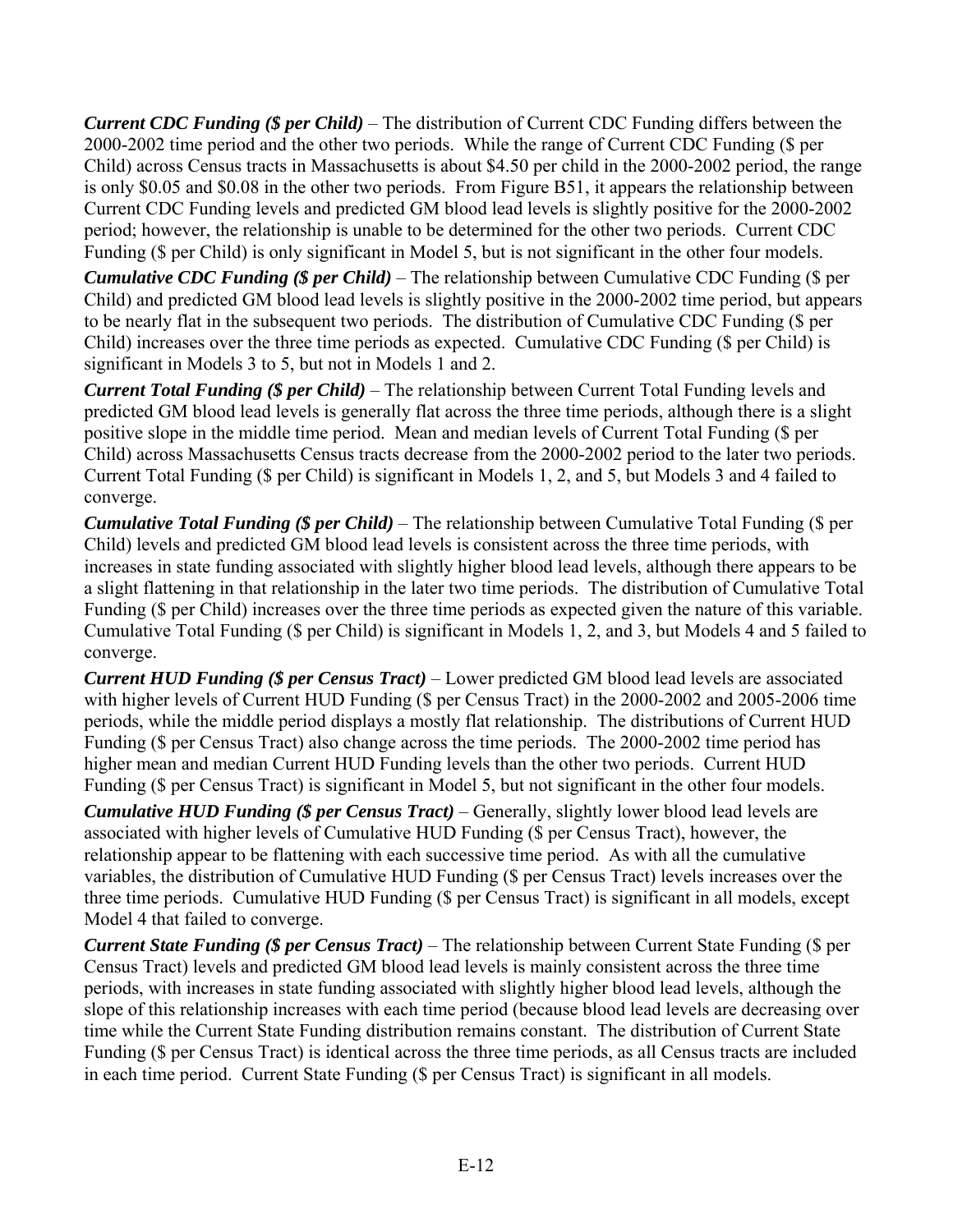*Cumulative State Funding (\$ per Census Tract)* – The relationship between Cumulative State Funding (\$ per Census Tract) levels and predicted GM blood lead levels is consistent across the three time periods, with increases in state funding associated with slightly higher blood lead levels, although the slope appears to be more positive with each successive time period. The distribution of Cumulative State Funding (\$ per Census Tract) increases over the three time periods as expected given the nature of this variable. Cumulative State Funding (\$ per Census Tract) is significant in all models.

*Current CDC Funding (\$ per Census Tract)* – The relationship between Current CDC Funding (\$ per Census Tract) levels and predicted GM blood lead levels is mainly consistent across the three time periods, with increases in state funding associated with slightly higher blood lead levels, although the slope of this relationship increases with each time period. The distribution of Current CDC Funding (\$ per Census Tract) is nearly identical across the three time periods. Current CDC Funding (\$ per Census Tract) is significant in Models 1 and 2, not significant in Models 3 and 5, while Model 4 failed to converge.

*Cumulative CDC Funding (\$ per Census Tract)* – The relationship between Cumulative CDC Funding (\$ per Census Tract) levels and predicted GM blood lead levels is consistent across the three time periods, with increases in state funding associated with slightly higher blood lead levels. The distribution of Cumulative CDC Funding (\$ per Census Tract) increases over the three time periods as expected given the nature of this variable. Cumulative CDC Funding (\$ per Census Tract) is significant in all Models 3 to 5, but is not significant in Models 1 and 2.

*Current Total Funding (\$ per Census Tract)* – The relationship between Current Total Funding (\$ per Census Tract) levels and predicted GM blood lead levels is inconsistent across the three time periods. During the 2000-2002 time period, predicted GM blood lead levels decline slightly as Current Total Funding (\$ per Census Tract) increases, while the other two time periods have slight positive slopes. The distribution of Current Total Funding (\$ per Census Tract) across Massachusetts Census tracts generally decrease from the 2000-2002 period to the later two periods, although the median decreases from \$2,491 to \$2,183 between the first time periods and returns to \$2,389 in the most current period. Current Total Funding (\$ per Census Tract) is significant only in Model 3, and is not significant in the other four models.

*Cumulative Total Funding (\$ per Census Tract)* – The relationship between Cumulative Total Funding (\$ per Census Tract) levels and predicted GM blood lead levels is slightly different across the three time periods, with a flat relationship in 2000-2002 but becoming slightly more positive in the successive time periods. The distribution of Cumulative Total Funding (\$ per Census Tract) increases over the three time periods as expected given the nature of this variable. Cumulative Total Funding (\$ per Census Tract) is significant in all models.

Analyses of these programmatic funding variables provided surprising results for Massachusetts, although potential explanations can be suggested. For the State funding variables, higher amounts of funding do not appear to be associated with lower blood lead levels. A few of the HUD funding variables did indicate some association between increased funds and lower blood lead levels, but for some time periods there does not appear to be a relationship between them. The total funding analyses show mainly flat to positive relationships, perhaps caused by the state funding data. When increased funding is associated with higher lead levels, a potential explanation is that funds are being successfully targeted at areas that have worse lead poisoning problems.

Table 4-2 reports that Current State Funding (\$ per Child) provided the lowest log-likelihood statistics for Models 1 to 3. Note that as levels of this variable increase, predicted GM blood lead levels increase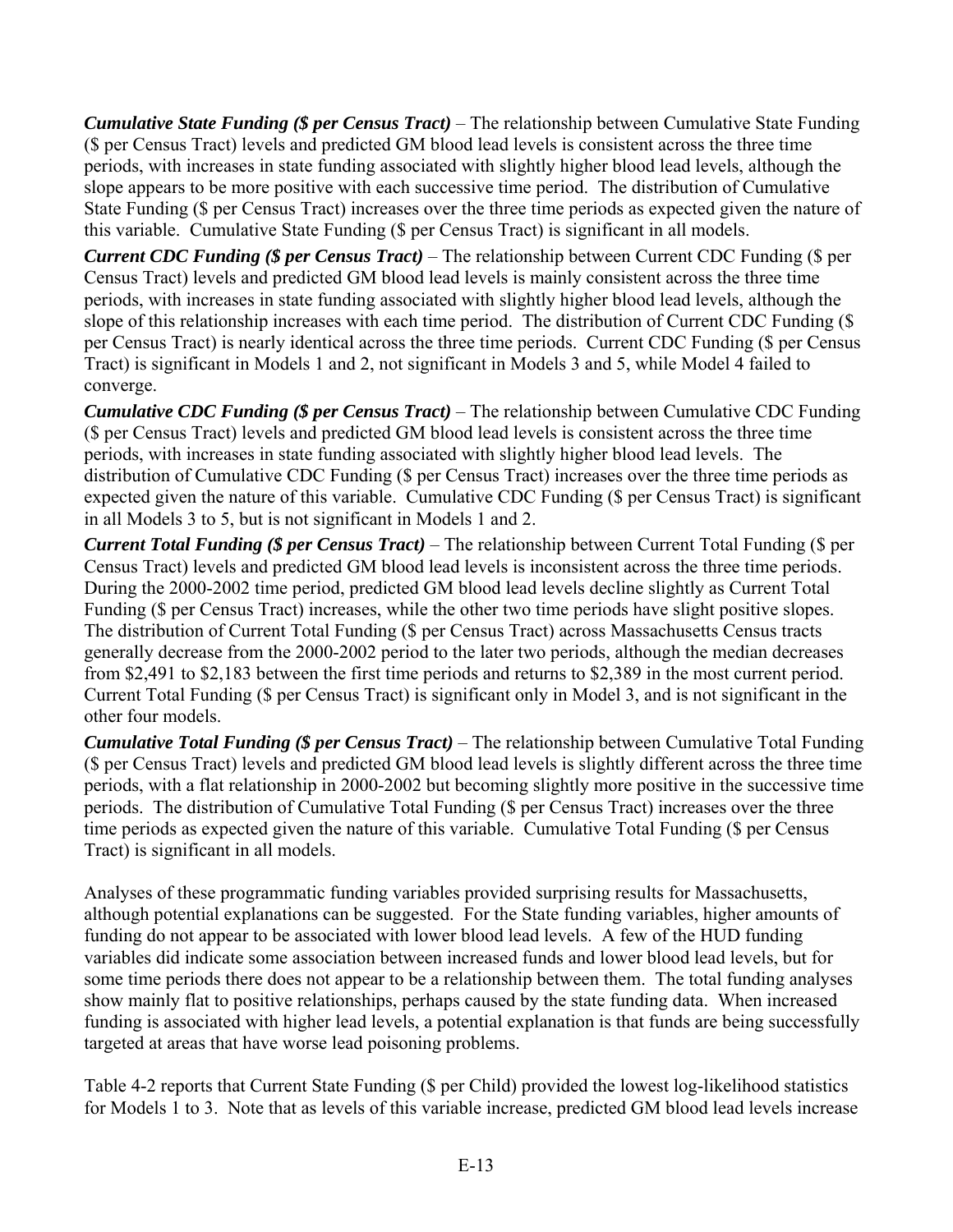consistently across each time period (see Figure B49). Cumulative CDC Funding (\$ per Census tract) provided the best model fits for Models 4 and 5.

# E.3.2 Housing Inspection Variables

As discussed in Section 3.4.3, Massachusetts supplied a data set of housing inspections conducted within the state. The detailed exploratory analysis results for the 12 housing inspection variables are presented in Figures/Tables B75 to B86. Results for each variable are discussed below.

*P1: Proportion of Housing Units Passing Massachusetts Standard of Care, Naïve Method 1 – The* relationship between P1 variable levels and predicted GM blood lead levels is consistently positive across the three time periods, as higher blood lead levels are associated with a higher percentage of units passing the standard of care. The distribution of the P1 variable is similar across the three time periods, although the mean and median are one percentage point less in the 2000-2002 time period. P1 is significant in all models.

*F1: Proportion of Housing Units Failing Massachusetts Standard of Care, Naïve Method 1 – Across* all three time periods, predicted GM blood lead levels increase as levels of the F1 variable increase. The distribution of the F1 variable is similar across the three time periods, although the maximum proportion of failing units decreases with each successive time period. F1 is significant in all models.

*N1: Proportion of Housing Units Assessed, Naïve Method 1* – The relationship between N1 variable levels and predicted GM blood lead levels is consistently positive across the three time periods, as higher blood lead levels are associated with a higher percentage of units assessed. The distribution of the N1 variable is nearly identical across the three time periods. N1 is significant in all models.

*P2: Proportion of Housing Units Passing Massachusetts Standard of Care, Naïve Method 2 – The* relationship between P2 variable levels and predicted GM blood lead levels is positive across the three time periods, as higher blood lead levels are consistently associated with a higher percentage of units passing the standard of care. The distribution of the P2 variable is similar across the three time periods. P2 is significant in all models.

*F2: Proportion of Housing Units Failing Massachusetts Standard of Care, Naïve Method 2 – Across* all three time periods, predicted GM blood lead levels increase as levels of the F2 variable increase, with the 2000-2002 appearing to have a slightly more positive slope than the other two periods. The distribution of the F2 variable is similar across the three time periods, although the maximum proportion of failing units decreases with each successive time period. F2 is significant in all models.

*N2: Proportion of Housing Units Assessed, Naïve Method 2* – The relationship between N2 variable levels and predicted GM blood lead levels is consistently positive across the three time periods, as higher blood lead levels are associated with a higher percentage of units assessed. The slopes appear to be a bit less positive with each successive time period. Mean and median levels of the N2 variable increase across the three time periods as more units are assessed each year. N2 is significant in all models.

*P3: Proportion of Housing Units Passing Massachusetts Standard of Care, Naïve Method 3 – The* relationship between P3 variable levels and predicted GM blood lead levels is positive across the three time periods, as higher blood lead levels are consistently associated with a higher percentage of units passing the standard of care, although the slopes appear to be declining over time. The distribution of the P3 variable is similar across the three time periods, although the mean and median increase by a percentage point in the 2005-2006 period. P3 is significant in all models.